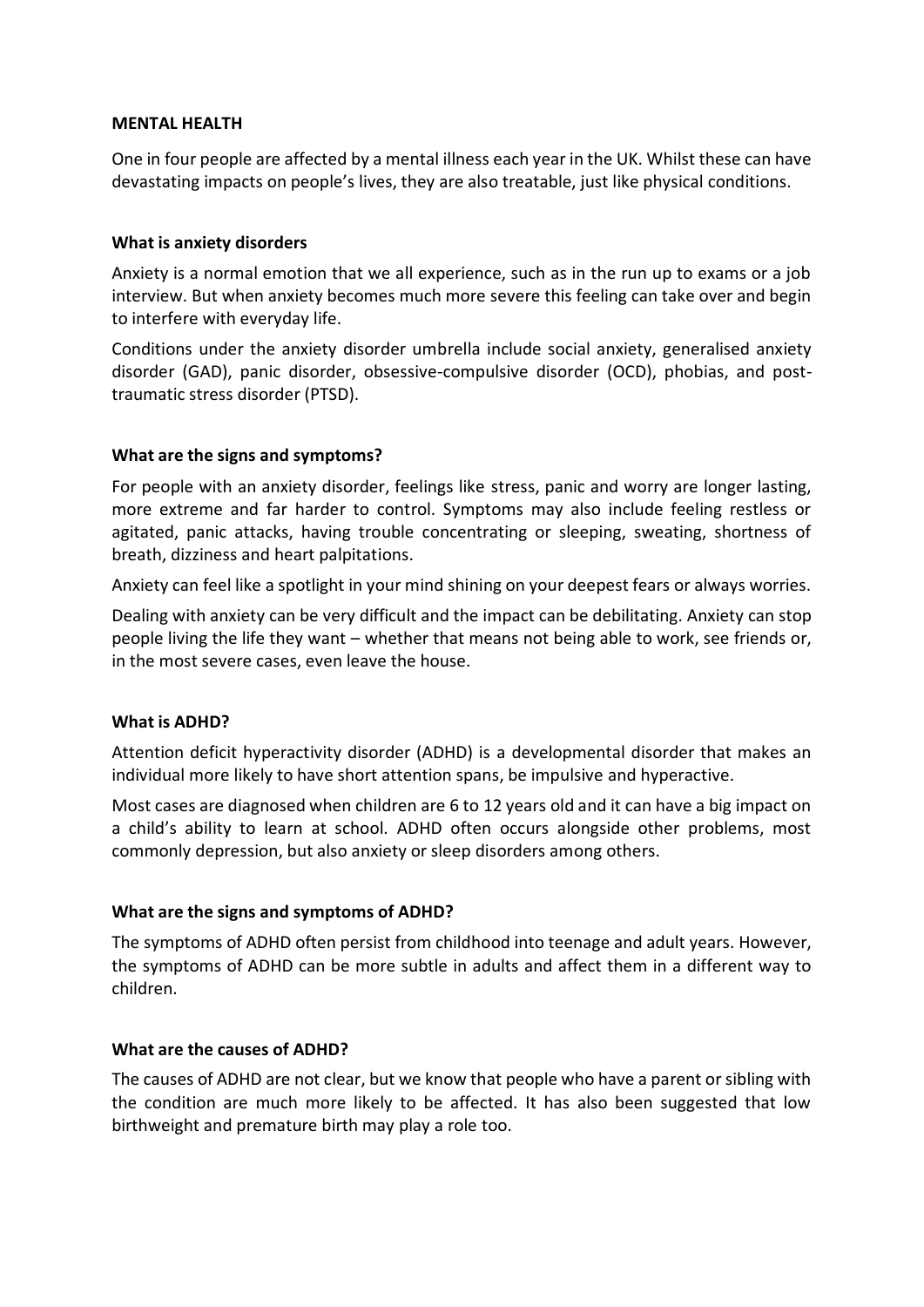## **How do you treat ADHD?**

Both behaviour therapy and medication can be used to improve the symptoms of ADHD. Behaviour therapy focuses on helping a person to control their behaviour, while medication can help improve attention span and reduce impulsive behaviour.

## **What is bipolar disorder?**

Bipolar disorder is a mental health condition that affects a person's mood, energy and ability to function.

## **What are the signs and symptoms?**

- Bipolar is characterised by extreme mood states, or episodes, described as:
- Manic or hypo-manic episodes (feeling high)
- Depressive episodes (feeling low)
- Potentially psychotic symptoms where an individual experiences delusions or hallucinations

These episodes are much more severe than the normal 'highs and lows' of life that we all feel – they may last for several weeks or months and can leave those affected feeling out of control or ruled by their moods. Equally a person may not be aware they are during a manic episode. These extreme moods can make work and relationships very difficult, and people with bipolar disorder are at an increased risk of suicide.

There are several types of bipolar disorder: bipolar I, bipolar II, and cyclothymic disorder. These share symptoms but are different in terms of severity and intensity. Some people experience periods of 'normal' mood between episodes.

# **What is borderline personality disorder?**

Borderline personality disorder (BPD), also known as emotionally unstable personality disorder (EUPD), is the most commonly recognised personality disorder. It is characterised by a pattern of emotional instability and unstable relationships with other people.

# **What are the signs and symptoms of borderline personality disorder?**

In general, someone with BPD will differ from someone without the condition when it comes to how they perceive themselves and relate to other people. For example, they might find it difficult to maintain steady relationships or fear being abandoned by friends and family.

Intense emotions that shift quickly and acts of self-harm are common, as well as impulsive behaviour (for example, substance misuse or risky sexual behaviour) suicide attempts, hallucinations or voices. These symptoms will range from person to person.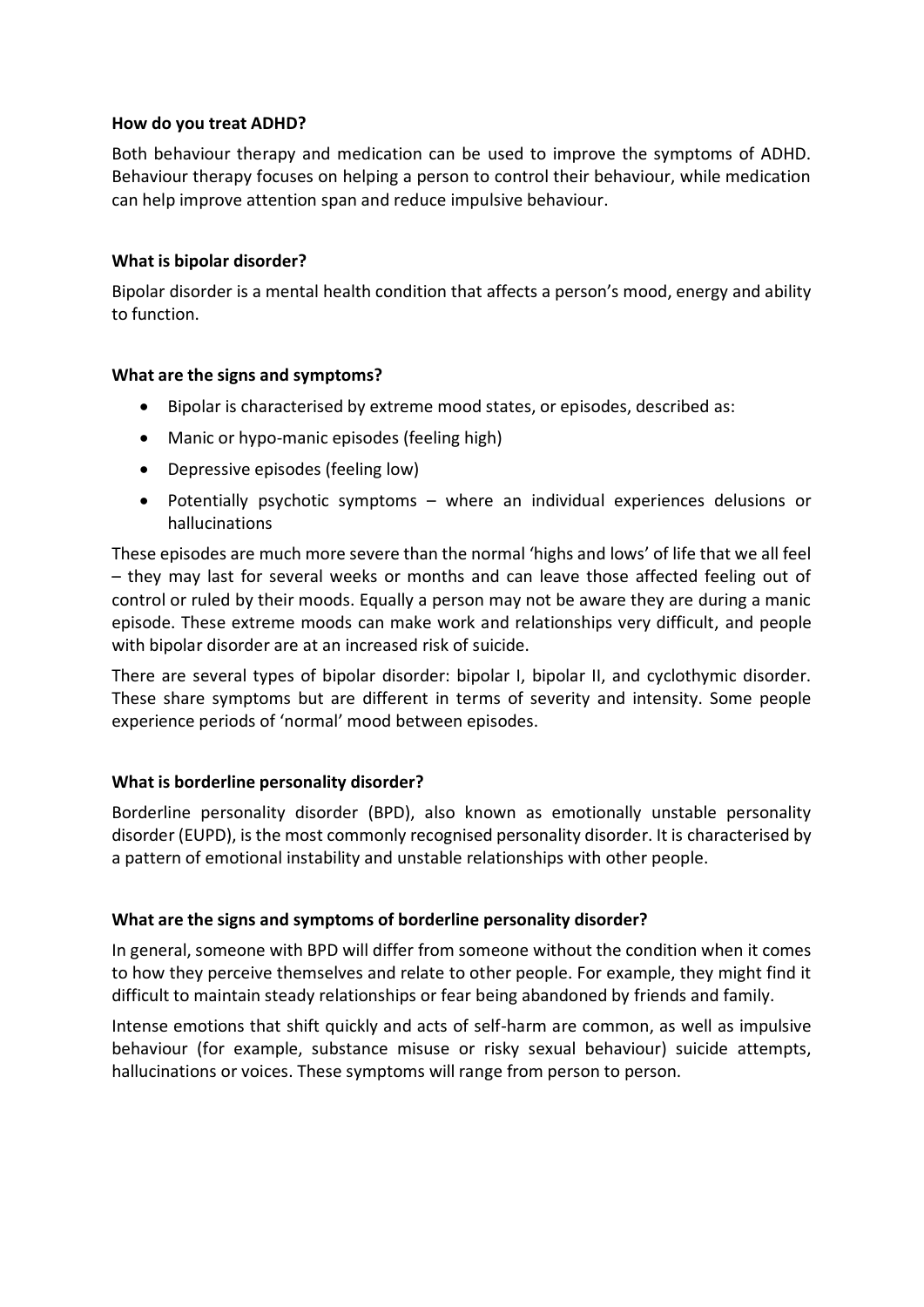## **What is depression?**

We all experience low mood sometimes - it is a normal part of life especially after a loss or bereavement. Depression in the medical sense however can leave people feeling severely sad, empty, hopeless or guilty for weeks, months or even years.

It can affect every part of a person's life. Relationships. Work. Physical health. They all suffer. And, at its most severe, it can be life-threatening.

Depression can also have physical symptoms, such as fatigue, sleeping badly or much more than usual, poor appetite or overeating, and loss of sex drive.

Everyone experiences depression differently. But however, it affects people, it's definitely not the same as simply feeling low for a few days or something that people can 'snap out of'.

## **What are eating disorders?**

An eating disorder is when a person's eating habits and relationship with food becomes difficult. Eating problems can disrupt how a person eats food and absorbs nutrients, which affects physical health, but can also be detrimental both emotionally and socially.

The three most common eating disorders are:

- Anorexia nervosa (restricted food intake and/or excessive exercise)
- Bulimia nervosa (binge eating followed by deliberate purging)
- Binge-eating disorder (BED) (episodes of overeating in a short space of time)

Eating disorders often occur alongside other mental health conditions, such as anxiety, depression, panic disorder, obsessive-compulsive disorder and substance misuse disorders.

## **What is obsessive compulsive disorder (OCD)?**

All of us obsess about things from time to time – whether we left the iron on, or if we shut the door – but obsessive-compulsive disorder (OCD) is much more serious.

## **What are the signs and symptoms?**

OCD is an anxiety disorder which causes people to experience obsessive thoughts followed by compulsive behaviours. Obsessions are frequent intrusive, unwanted thoughts which cause anxiety, disgust or unease. Compulsions are activities carried out repetitively in an attempt to temporarily relieve the distressing feelings of the obsessive thoughts.

For some people with OCD, obsessions and compulsions may occupy an hour a day, but for others it can become so severe that it takes over - preventing them from living a normal life, holding them captive, and potentially damaging their health, relationships, education or employment.

OCD treatments have improved and there is now a good chance of relieving and controlling obsessions or preventing the condition from getting worse. Treatments are generally either cognitive behavioural therapy (CBT), medication such as a type of antidepressant called selective serotonin reuptake inhibitors (SSRIs), or a mixture of the two.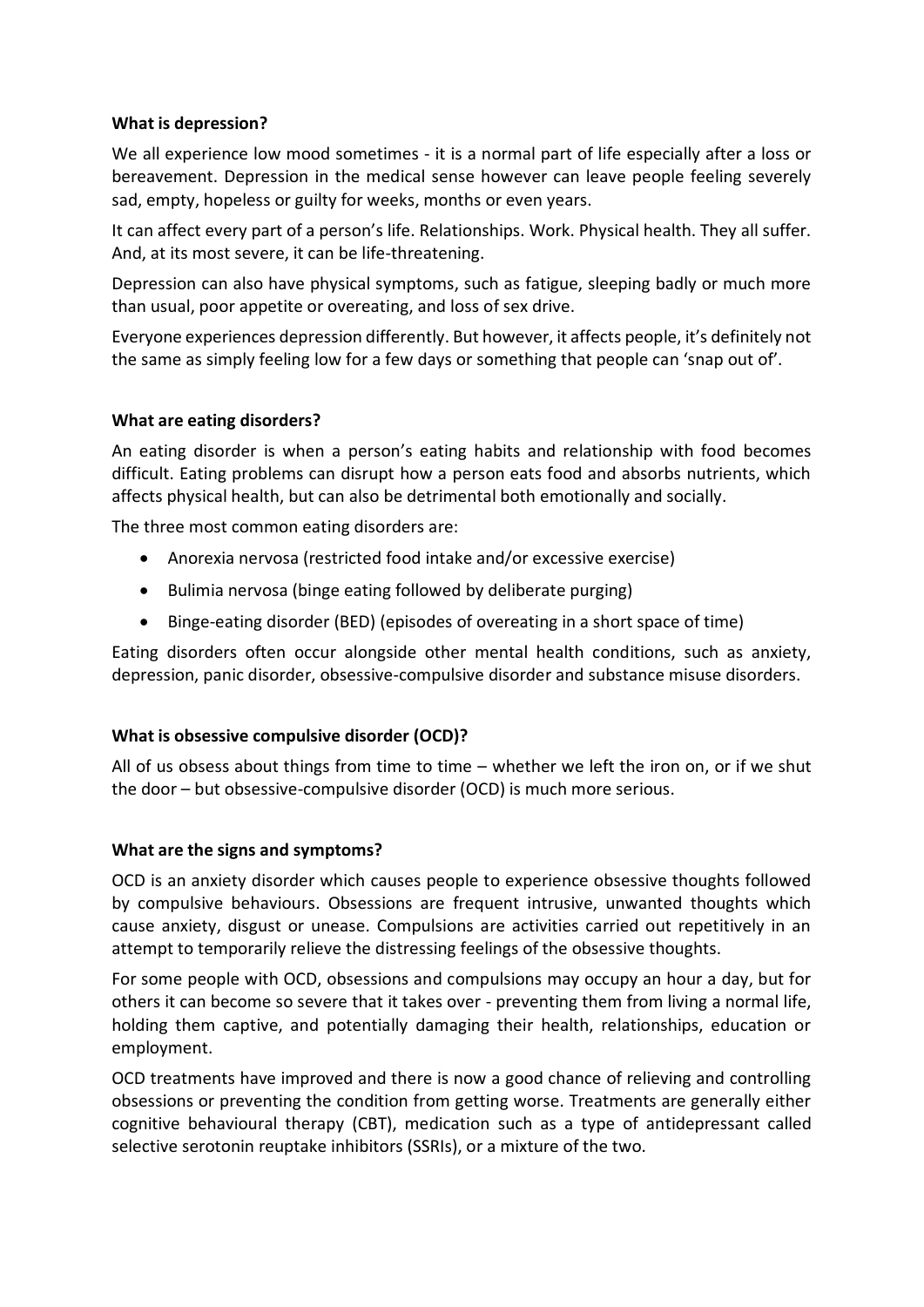## **What is post-traumatic stress disorder (PTSD)?**

Post-traumatic stress disorder (PTSD) is a type of anxiety disorder triggered by traumatic events in a person's life such as real or threatened death, severe injury or sexual assault.

PTSD can affect people of any age, and the symptoms normally begin within the first three months after the traumatic experience.

# **What is schizophrenia?**

Schizophrenia is a severe mental illness, which disrupts how someone thinks, their understanding and perception of the world around them, including what they see or hear.

Fairly often the condition will cause psychotic symptoms, which means the distinction between thoughts and reality become unclear - a person may experience delusions or hallucinations. This can make the condition disturbing and confusing for both the person affected, and their family and/or loved ones.

Schizophrenia can be devastating - but through support, you can live a fulfilling life in the community.

## **What is self-harm?**

Self-harm is when someone purposefully injures their body. Normally it is a way of coping with or expressing overwhelming emotional pain.

For some people self-harm can offer a kind of temporary relief from unbearable distress, or the intention might be to punish themselves or cry out for help. It is usually a combination of these things.

There are different types of self-harm, for example cutting, burning or substance misuse, and because of the shame and stigma surrounding self-harm people will often try to keep it a secret.

Self-harm is more common than many people realise, especially among younger people. However, it is linked to anxiety and depression which can affect people of any age.

Some people who self-harm are at risk of suicide; however, many people who self-harm do not want to die, it is a coping strategy to deal with the feelings inside.

## **What is suicide?**

Suicide is the act of intentionally ending your own life.

There are many different factors that can lead to suicidal feelings, but certain things can increase the risk. Mental health conditions such as depression, bipolar disorder or schizophrenia can make a person more likely to have suicidal thoughts. However other factors like loss, isolation, physical or sexual abuse, debt, poor job security, and misuse of alcohol or drugs also make a person more at risk.

Many people who experience suicidal thoughts describe being overwhelmed by negative emotions and feeling like ending their life is the only way out. However, by talking to someone and getting the support necessary it is possible to find a way forward and other options.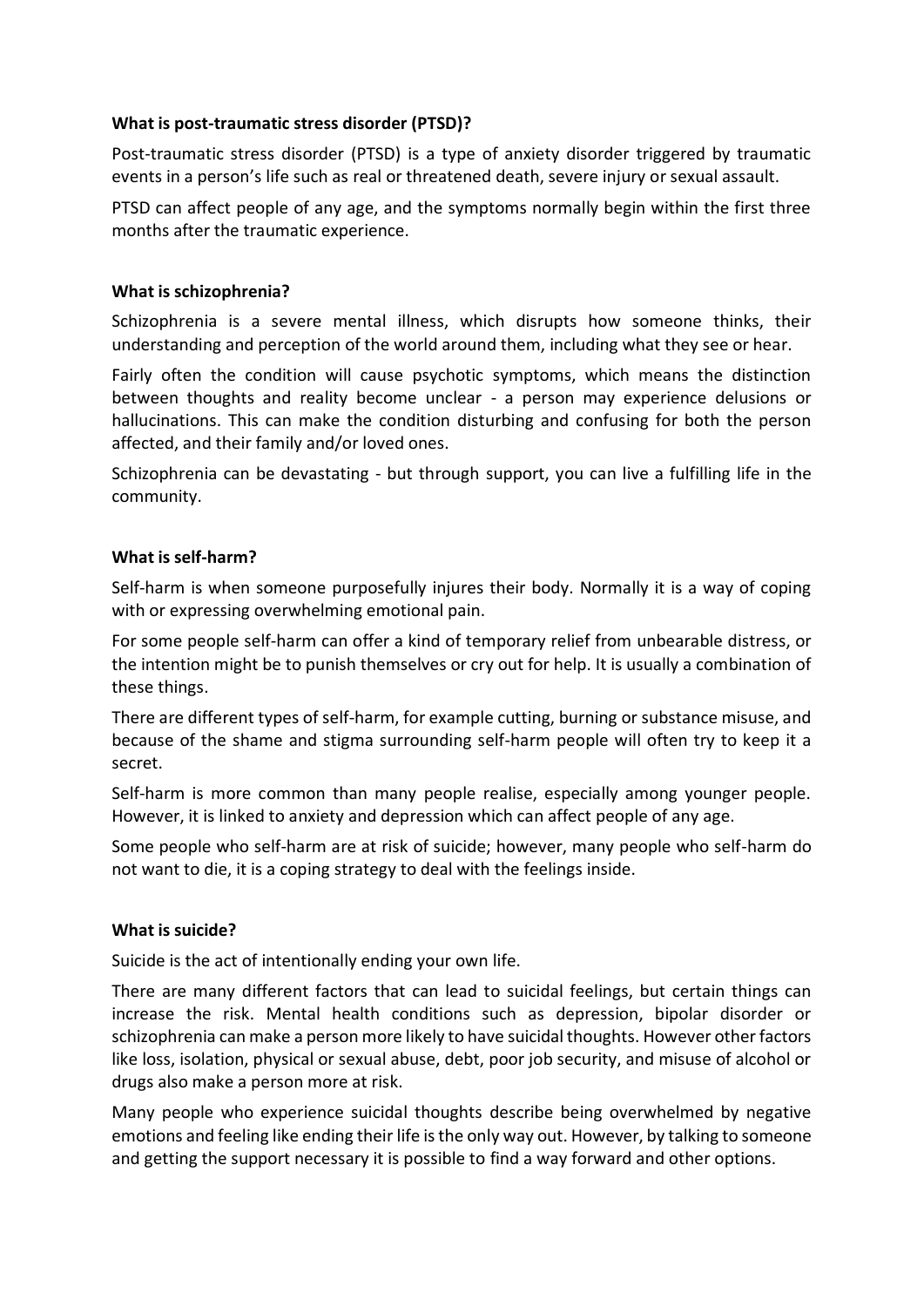## **About young people's mental health**

Childhood and teenage years pose all sorts of challenges and pressures that can be difficult to cope with. And young people can experience a range of mental health conditions, sometimes even before starting school.

This can be worrying for parents, and very distressing for the children affected. They may be left confused about what they are experiencing, or who they can turn to for help.

Many children whose symptoms are spotted early may get the help they need, learning new skills to manage and cope, and go on to live their life to its full potential.

However, those who don't get the right diagnosis or support are at a much higher risk of developing more severe problems later in life.

## **How we can support you (Learning Disability Customers):**

How we can support you (Mental health & Alzheimer's Disease Customers):

#### **Our objectives:**

Our Mental health care package is aimed at:

- Delivering care and support to Customers by trained, competent, compassionate and knowledgeable staff.
- Supporting the national agenda to improve awareness, support earlier diagnosis and intervention and provide a higher quality of Care for people with mental health.
- Improving the Customer's mental health journey and providing a mental health-friendly environment.
- Ensuring that Willboag Ltd supports Customers and their families, friends and carers.
- Raising the standards of Care and promoting meaningful activity provision.

#### **Principles:**

We work in line with national guidelines to ensure that all staff deliver their roles with the following principles in mind:

- Maintaining the human value of people with mental health, regardless of condition, age or cognitive ability
- Treating Customers as individuals
- Seeing the Customer's perspective
- Sustaining and promoting relationships and interactions in order to enhance wellbeing
- Supporting carers and families and enhancing their relationships with the Customer

We will work with other professionals who support you and your carers/family to ensure that you receive the support and care you need and prefer.

You can expect to be supported and cared for by trained, knowledgeable members of staff.